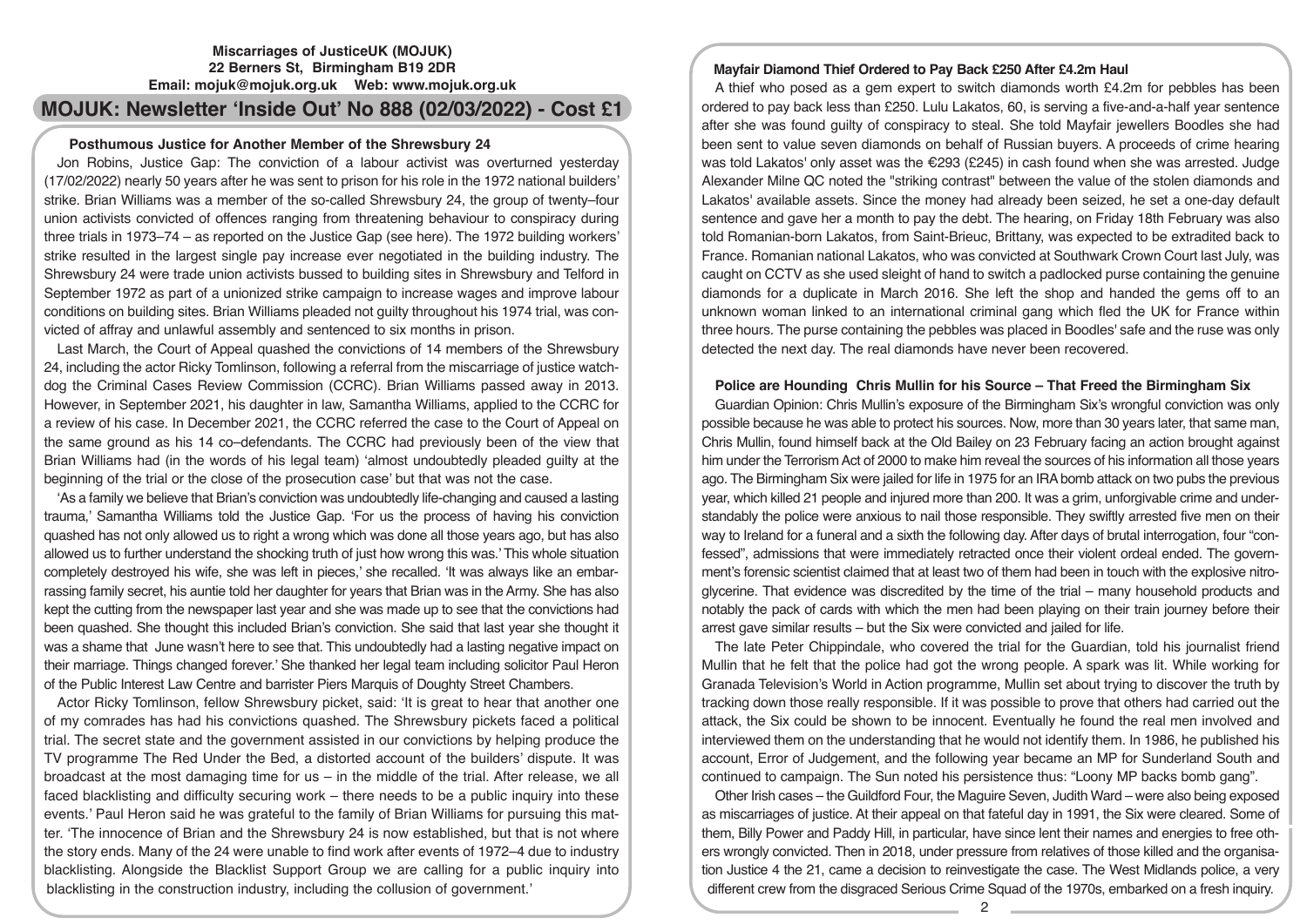Mullin was asked to surrender all his data: notebooks, manuscripts and so on. He provided the notes of his interview with one of the men, Michael Murray, who was the bomb-maker and who had died 20 years ago, but declined to provide anything that would break his agreement. The police now seek a court order from a judge to force him to comply or face jail. There are precedents. In 1963, Reg Foster, the Daily Sketch's crime reporter and Brendan Mulholland of the Daily Mail were jailed for contempt of court for three and six months respectively for refusing to reveal the sources for stories about John Vassall, who had been convicted the previous year of being a Soviet spy. At the inquiry into the affair Foster delivered an impassioned speech in which he said: "I have been in journalism for 40 years. From the first I was taught always to respect sources of information." He added that he had lost many Fleet Street colleagues in the second world war and "I would feel guilty of the greatest possible treachery to them if I were to assist … in this matter." The Guardian faced its own crisis in the case of the civil servant Sarah Tisdall, who was jailed for six months in 1984 after leaking details to the paper about the arrival of American cruise missiles in Britain. The then editor of the Guardian, the late Peter Preston, was prepared to go to prison to defy a court order to provide material that would identify her, but was advised that it was more likely that an ever-increasing fine would be imposed on the newspaper. He described passing on the information as the "worst day" of his editorship and offered his resignation.

While Mullin has the strong support of the National Union of Journalists and from politicians ranging from Labour's Jack Straw and Charlie Falconer to the Conservatives' David Davis, he has been called "scum" by relatives of the victims and asked, "How do you sleep at night?" While one has great sympathy for the bereaved, the betrayal of sources – which in this case would be very unlikely to lead to any convictions – is not the path to be taken in any pursuit of justice. Journalists already enjoy little public respect. An Ipsos Mori poll in 2020 put the percentage of people who trust journalists to tell the truth at 23%; only politicians rank lower. Mullin is absolutely right to stand firm – especially at a time when attempts are being made to amend the Official Secrets Act to make punishing whistleblowers easier. If journalists routinely betray sources and break their word why should anyone ever trust them and how will scandals like that of the Birmingham Six – the likes of which continue to this day – ever be uncovered?

#### **Labour's Hard Line On Crime is the Act of a Serial Offender**

As deputy leader Angela Rayner recycles lines about being 'tough on crime', Nick Clark explains why the slogan helps the right: Keir Starmer's Labour has taken a darker, nastier turn. Taking their cue from one of the most disgraceful chapters in Labour's history, his leading politicians are competing to demand the most vicious punishments for petty crimes. Angela Rayner gets first prize for now. "On things like law and order I am quite hard line," she told an event last week. Police should be able to storm people's houses at three in the morning just to "antagonise them." Not only that, but they should shoot terror suspects first "and ask questions later." "Is that the most controversial thing I've ever said?" she smirked. But she knows that this time Starmer won't ask her to apologise—the message comes from the top.

The phrase "Labour is the true party of law and order" should provoke memories of resentment and fear. Shadow home secretary Yvette Cooper said it last week. But it's word for word what Tony Blair said when he was shadow home secretary in 1993. It was the beginning of the "tough on crime, tough on the causes of crime" policy that was a key part of Blair's government. It meant years of giving police new ways to harass and criminalise working class and young people—then hit them with lengthy prison sentences. Then, as now, this was part of Labour's response to

an unpopular Tory government—an attempt to outflank them and appear even more right wing. It's a dangerous tactic that can play into the hands of the right, spreading division and blame among the working class. But it was more than just a cynical manoeuvre.

There were politics involved. In a New Statesman article, Blair argued that crime was a "socialist issue." Working class people are most affected by crime, Blair argued, so being "tough on crime" was working class politics. Meanwhile, "Tough on the causes of crime"—among them "poor education and housing," and "low employment prospects"—created the thin illusion that Blair saw tackling poverty as the solution. But he meant something much different. Blair said that the real cause for crime was "our disintegration as a community." The answer was "a new bargain between the individual and society," with "rights and responsibilities" enforced by the state. This had nothing to do with socialism. Instead, Blair's inspiration came from hard line conservative thinkers from the US. They said the free market was the best way to run society. But they said there had to be ways of dealing with an "underclass" of people in poverty marginalised from society because they couldn't—or wouldn't—fit in. The poorer you were, the more likely you were to commit a crime—but poverty could be no "excuse." If you've turned to crime it's because you've got a bad family and no sense of respect.

The answer was a regime of blame and punishment. So one of the first things Blair's government did in 1997 was publish its "no more excuses" policy paper on youth crime. It included measures that allowed police to impose curfews and restrictions on children, and a "final warning" route towards prison sentences. It set the tone for years of new ways to criminalise working class people—often not for committing any crime. "Anti-social behaviour" became a new way for authorities to punish any behaviour they deemed unacceptable. The notorious Anti-Social Behaviour Order—Asbo—allowed a magistrate to punish anyone they decided had behaved "in an anti-social manner that caused or was likely to cause harassment, alarm or distress." Break the terms of your Asbo and you could end up in jail—even if what you've done isn't a crime. This was the ugly face of Labour's progressive sounding "community" politics. It went hand in hand with its embrace of business and the free market—and that's why Keir Starmer likes it

#### **Falling Foul of Contempt of Court May be Easier Than You Think**

The law on criminal contempt of court: Contempt of court is, as Lord Nicholls observed in Attorney General v Punch Ltd [2002] UKHL 50, "the established, if unfortunate, name given to the species of wrongful conduct which consists of interference with the administration of justice". It protects all courts, and also those tribunals which exercise the judicial power of the state (as opposed to having a purely administrative function). Although there are two main forms of contempt, criminal and civil, the question of whether contempt is criminal or civil does not follow from the nature of the court or tribunal's activity but from the nature of the act in question: R v O'Brien [2014] UKSC 23, paragraph 42, per Lord Toulson.

Criminal contempt encompasses conduct which goes beyond simple non-compliance with the order of a court, and constitutes a serious interference with the administration of justice, for instance by physically interfering with the course of a trial, threatening witnesses or publishing material likely to prejudice a fair trial: O'Brien, §39. Such interference can take many forms. Archbold: Criminal Pleading, Evidence and Practice (2022) sets out that criminal contempt may arise from defiance of orders: "to a person hindering or interrupting proceedings to leave": Webb, ex p. Hawker (The Times, 24 January 1899); "to desist from introducing matter ruled irrelevant into a trial or from acting in a manner offensive to the court": Davison [1821] 4 B. & Ald. 329;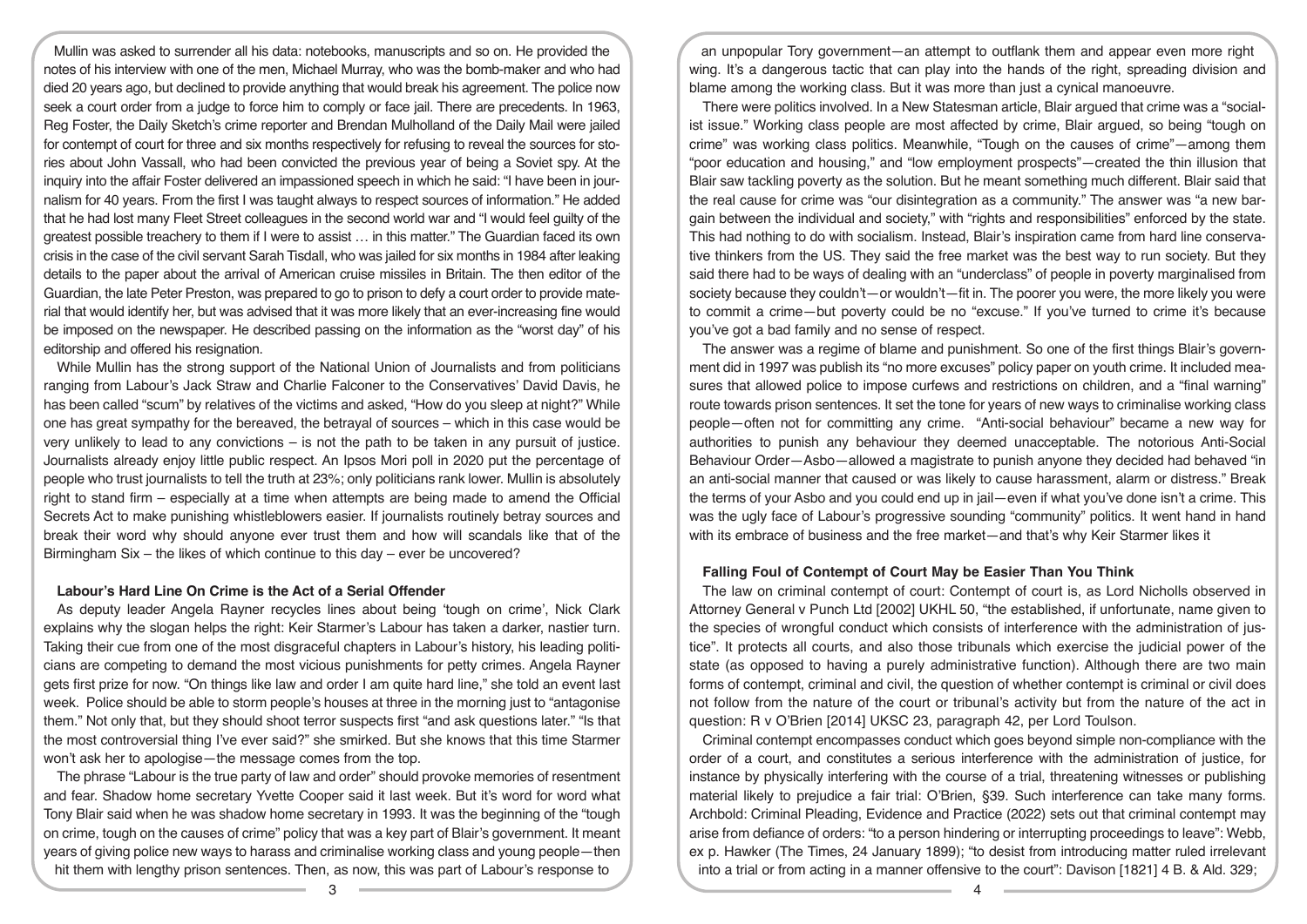Re Surrey (Sheriff) [1860] 2 F. & F. 234 that specified documents not be removed from court: Watt v Ligertwood (1874) L.R. 2 Sc. & Div. 361, HL. It is also a criminal contempt to take photographs in a court building in breach of rules prohibiting this: HM Solicitor General v Cox & Anor [2016] EWHC 1241 (QB). An advocate's wilful and deliberate disobedience of an order to attend court can amount to a contempt: Re West (Ian Stuart) (a barrister) [2014] ECAD Crim 1480. And, as the Counsel General and Crosland decisions show, disclosure of anything arising from a draft judgment, in defiance of an embargo, may also be a contempt.

Crosland: breach of draft judgment embargo - The case concerned Tim Crosland, a barrister and director of the environmental charity Plan B, who represented it in earlier proceedings challenging a government decision about a new runway at Heathrow airport. The Heathrow proceedings reached the Supreme Court: R (Friends of the Earth Ltd & Plan B Earth Ltd) v Heathrow Airport Ltd [2020] UKSC 52. In that capacity Crosland received, on 9 December 2020, the draft judgment of the court, marked with the usual embargo notice effective to the date and time of handing down: 9.45am on 16 December 2020. On 15 December 2020 he communicated with media organisations and issued a statement via Twitter, disclosing the outcome of the appeal (the government had won). The Supreme Court requested removal of the tweet, which was not done. The court itself notified the media that the information concerning the appeal was subject to embargo, causing many to remove online articles until the embargo lapsed (though the Independent and Mail Online did not, according to the subsequent first judgment of the court).

In acting as he did, Tim Crosland had the very understandable motive of advancing a challenge to proposed Heathrow expansion because of the environmental consequences of growth in global air transport, including man-made climate change. But his action was, as the court recognised, plainly a contempt: he knew the parameters of the embargo and the law on which that rested, and knowingly breached it. This created a real risk of prejudice to the administration of justice by, if not addressed, diminishing confidence in or destroying the ability of courts to rely on confidentiality when representatives and parties are informed under caution of draft judgments, so the actus reus of criminal contempt was present. As to mens rea, the court recognised that criminal contempt requires intention to interfere with the administration of justice. But this can be inferred from the circumstances, so it is sufficient that an act is deliberate and in breach of the applicable order. On 10 May 2021, the Supreme Court found Crosland guilty of criminal contempt, fined him £5,000, and ordered him to pay costs.

In the second hearing, on 20 December 2021, the court considered his appeal, which it ultimately dismissed. In particular, the appeal panel: upheld the original finding that the interference with Article 10 ECHR freedom of expression rights was "prescribed by law"and proportionate, held that the first panel had taken into account the "motives, intentions, and beliefs" of the respondent, distinguished the road protest case, Ziegler [2021] UKSC 23, as depending upon the particular statutory provision there in question (which prohibits deliberate obstruction of the highway "without lawful excuse"). At the simplest level, one lesson to draw is that motive may matter, but cannot with confidence be said to offer any reliable basis for self-exculpation. More broadly the case provides a reminder, useful well beyond planning or even public law, of the importance of compliance with embargoes and other restrictions — and of explaining these to others. In the era of remote hearings it seems somewhat miraculous that (to my knowledge) no-one has yet been accused of recording a hearing in breach of embargo. Even allowing clients to circulate the Zoom link to a public hearing can get lawyers in serious trouble, as witnessed by Gubarev [2020] EWHC 2167 (QB), although the court did not go so far as to invite the Attorney General to initiate contempt proceedings.

An epidemic of embargo-breaking: As became clear, the Heathrow case was not the only instance of judicial attention to breach of an embargoed judgment recently. In Counsel General for Wales, the marketing staff at a barristers' chambers issued a press release about the result of a decision not handed down until the following day. In his judgment dealing with the fallout, the Master of the Rolls complained at paragraph 21 that the breaches that occurred here are not alone. I have become aware formally and informally of other breaches in other cases. It seems, anecdotally at least, that violations of the embargo on publicising either the content or the substance of draft judgments are becoming more frequent. The purpose of this judgment is not to castigate those whose inadvertent oversights gave rise to the breaches in this case, but to send a clear message to all those who receive embargoed judgments in advance of hand-down that the embargo must be respected. In future, those who break embargoes can expect to find themselves the subject of contempt proceedings…

The court at paragraph 28 noted that members of the Bar "either did not read or did not properly read emails they were sent [by marketing staff] in relation to the draft judgment, and no proper precautions or double-checks were in place to ensure that one employee's error came to attention" and that "counsel and solicitors are personally responsible to the court for ensuring that these mandatory requirements are adhered to. It is their duty to explain those same obligations on the parties to their clients". From the detailed conclusions (effectively instructions) which follow at paragraph 31, it is clear that access to information in draft judgments has itself to be carefully delimited respecting the purpose of disclosure under embargo, and that, for instance, marketing is not an adequate reason even for internal dissemination of information provided subject to embargo. The Master of the Rolls stressed the importance of proper compliance with embargoes applied to draft judgments. One reason for this is of course to avoid parties leaking tactically in anticipation of the eventual judgment, which could undermine or destroy the ability of the court to rely upon confidentiality in respect of drafts.

The AG's role in policing contempt: Another still topical case deserves recollection in this context. In July 2020, after the embargoed Court of Appeal judgment in the case of Shamima Begum had gone out in draft, but before hand-down, the Sun ran a story containing details of the decision, with critical comment attributed to "senior government sources". The story was later removed. In a subsequent hearing, Lady Justice King described the matter as "a very serious potential contempt". The Treasury Solicitor, Sir Jonathan Jones QC, carried out an investigation, which reportedly "failed to find evidence of a leak, but discovered the ruling had been shared more widely than expected and some security procedures 'had not been followed correctly'". A spokesperson for the Attorney General said that "after very careful consideration… contempt proceedings will not be instigated". In the Begum case, the person or persons responsible could not be found. By contrast, TIm Crosland identified himself immediately and publicly.

But the passing on of Sir Jonathan's report to the Attorney General, and the apparent lack of any further enquiry regarding a very serious breach of embargo — apparently by persons in the employ of the state or others directed by them — unfortunately returns another matter to mind. At the very head of the present government there has been regular, gratuitous breaking of pandemic lockdown laws and a conspiracy to hide this requiring an investigation first by the Cabinet Office and now by the Metropolitan Police. There is separately concern about the experience, standing and independence of the Attorney General. Among the nagging questions raised by the contempt cases is whether the Attorney can always be relied upon to satisfy the critical responsibility for detecting and addressing criminal contempt attached to that post. And if he or she from time to time cannot, who else can?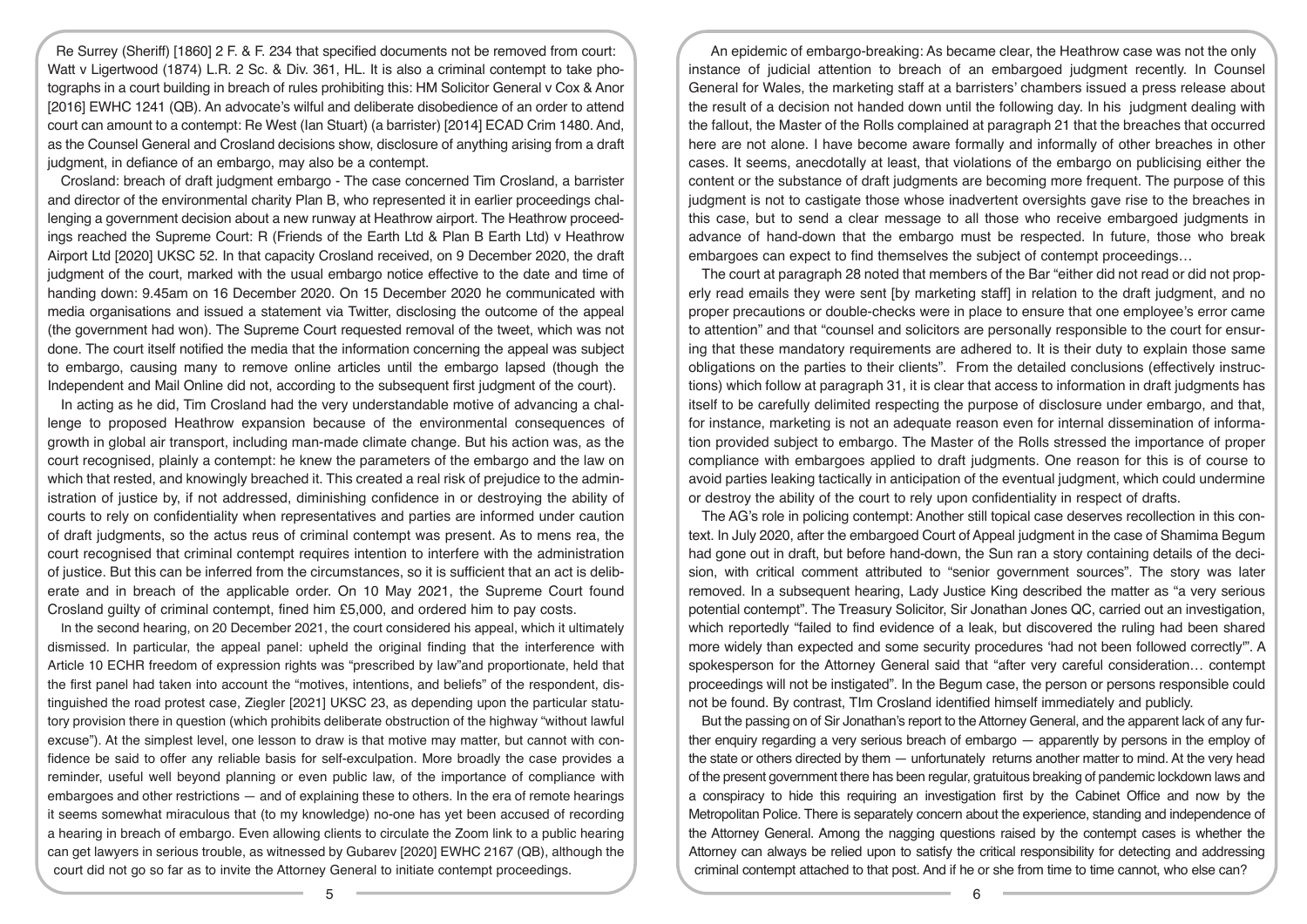#### **CCRC Watch, a New Empowering the Innocent (ETI) Project**

Seeks to highlight the limitations of the CCRC in dealing with applications from alleged innocent victims of wrongful convictions due to restrictive nature of the 'real possibility' test. It features articles which centre on applications that are rejected by the CCRC not because applicants are not innocent but, rather, because they are not deemed to have the so called 'fresh' evidence required to have their case referred back to the Court of Appeal (Criminal Division). Overall, CCRC Watch offers constructive critiques and recommendations for how the CCRC might better fulfil its public mandate to assist innocent victims to overturn their wrongful convictions. It is aimed at giving voice to alleged victims of wrongful convictions who have been rejected by the CCRC because they are not deemed to have the necessary fresh evidence to fulfil the real possibility test. We are inviting alleged victims of wrongful convictions, their families and friends to write articles for CCRC Watch to raise awareness of the failing of the CCRC and strengthen the call for it to be reformed or replaced with a body fit for the purpose of ensuring that ALL wrongful convictions can be overturned - not only those deemed to have fresh evidence. There are also a couple of articles on CCRC Watch, one is new and reports on a FoI re ex police officers as caseworkers at the CCRC and the other is an article about Jeremy Bamber's latest application to the CCRC, which draws from 347,000 documents that were not disclosed to his defence team at his trial.

## **Should Ex Police Officers be Allowed to Work as Case Review Managers at the CCRC?**

The Criminal Cases Review Commission (CCRC) is the only avenue open to alleged victims of wrongful convictions who wish to challenge their conviction after they have failed in their first appeal. In this article, Bill Robertson considers the role of ex police officers working as CCRC caseworkers or Case Review Managers (CRMs) who review applications. Reflecting on information from a Freedom of Information (FoI) request, he questions whether the CCRC should ever employ ex-police officers to carry out reviews of applications by alleged victims of wrongful convictions. The CCRC employed 64 CRMs in January 2022, six of whom they estimate are former police officers. I received this information via a Freedom of Information (FoI) request. It represents just under 10% of CCRC CRMs, which might seem a reasonable proportion. However, after reflection and consideration of other factors revealed by the CCRC in my FoI request, I find this deeply problematic and have provisionally concluded that the CCRC should never employ ex-police officers, for the reasons that I outline below.

Context is always of vital importance with recent revelations suggesting that it is no longer viable for the police to maintain that a police officer who commits criminal acts is simply "one bad apple". In miscarriage of justice circles it is held widely that the entire police orchard may well be rotten to its core, with corruption and abuse of power affecting all police forces around the country. As this specifically relates to the Metropolitan police, the largest police force in the country, at the time of writing the Mayor of London stated publicly that it needs to show urgently that it has an "effective plan for restoring the trust and confidence of Londoners in the police and to drive out the culture of racism, homophobia, bullying and misogyny which clearly still exists within its ranks." By implication, the CCRC might well employ CRMs who may have been exposed on a daily basis to the toxic police culture now being reported in the media. And, as the majority of the cases referred to the CCRC involve allegations of corruption against police officers, do we really expect that a former police officer, with a valuable police pension to protect, will diligently and without favour strive to uncover police corruption?

Is it not also possible, that other caseworkers at the CCRC, perhaps also wrestling with allegations of police wrongdoing, could seek guidance from an ex police officer, which could influence the caseworker to decide not to refer a submission? This idea is strengthened with the importance of former police officers working as CRMs at the CCRC being trumpeted in terms of the experience and knowledge that they provide to the 'successes' of the investigative process. They told me that: "Amongst the casework staff are a number of former police officers who bring valuable knowledge and experience which supports us in finding and investigating possible miscarriages of justice". On the other hand, the fact that 58 of the current caseworkers are not ex police officers suggests that police investigative experience is not an essential requirement of the job. So, why employ any former police officers in a role that inevitably requires the post holder to confront police corruption?

 The CCRC told me that in fact they do not keep any records of how many of their staff are former police officers, indicating that perhaps the CCRC have never considered the issues around the employment of former police officers. The figure of '6', they told me, is an educated guess. In response to further questions, I was referred to an internal code of conduct.

I asked the CCRC: What procedures are in place at the CCRC to ensure that a member of CCRC investigative staff is not assigned to a case where their previous employer is alleged of wrongdoing? For example, where a CCRC staff member is a former police officer, what measures are in place to prevent them from investigating former colleagues, or their former employer, for example a police force? What procedures are in place requiring a CCRC employee to declare a vested interest in a case referred to the CCRC? If a member of CCRC staff is approached by a third party seeking to influence the outcome of an investigation, what procedures must be followed to report such an approach?

The CCRC commented: "We do not routinely exclude former police officers from cases involving allegations of police misconduct, just as we do not routinely exclude former defence lawyers from cases involving allegations of defence misconduct. We do, however, expect any member of staff - or Commissioner - to recuse themselves from any case in which the circumstances may give rise to a perceived conflict of interest or a perception of bias. Each case is considered on its own facts, but it is unlikely that the mere fact of being a former police officer would be sufficient, whereas a personal connection to the force, unit or individual(s) against whom allegations are made may give rise to a perceived conflict and the member of staff would not, therefore, be involved in the case".

This response causes me great concern in respect of the potential for bias and corruption. While the CCRC say that "a personal connection to the force, unit, or individual(s) against whom allegations are made may give rise to a perceived conflict", this still leaves the door open to endless possibilities for a CCRC staff member to behave in a prejudicial manner. For example, during their careers, police officers from, for example, Essex Police will invariably forge close working relationships with police officers from bordering counties and police districts. In particular, the Metropolitan Police and City of London Police. The matrix of contacts can be complex, not a straightforward matter for any organisation to identify. It is not enough to say that a connection to the force, unit or individual(s) involved would debar a caseworker from working on a case. Pressure can, and I am certain is, brought to bear from seemingly unconnected links between caseworkers and former police colleagues.

Former police officers could be influenced in a number of ways prejudicial to the alleged innocent victims of wrongful conviction asking for their case to be reviewed. Enough is known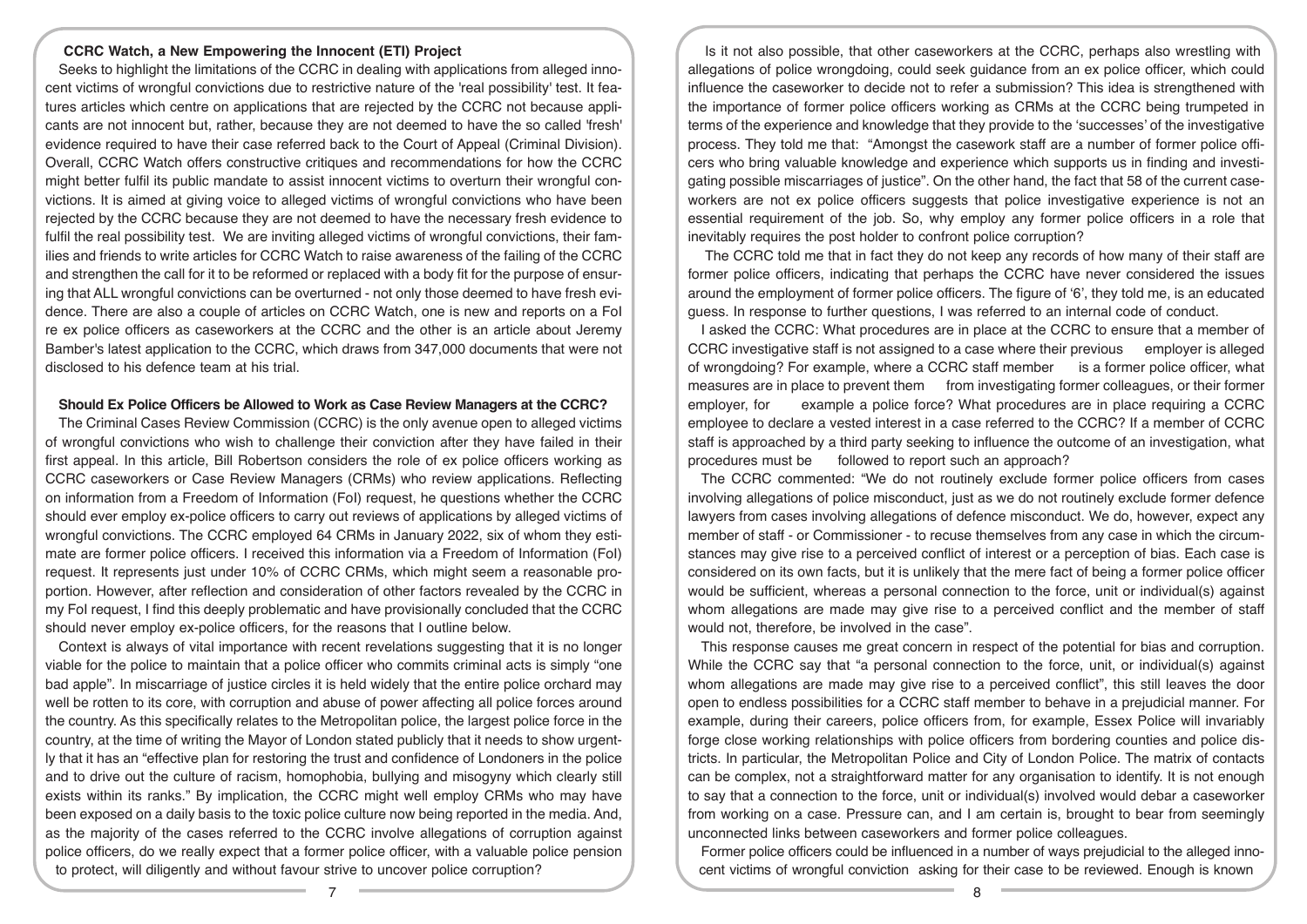about unconscious bias to suspect that due to bias in favour of the prosecution, or unwillingness to consider police corruption, a submission may be rejected. A caseworker could reveal details of the submission to the police force that is the subject of the complaint, permitting evidence to be destroyed or manipulated. The 'punishment' for a caseworker who transgresses is simply a financial punishment and it appears that only upon "summary conviction" a fine is levied. There is seemingly no criminal offence or punishment for disclosing materials submitted for review by the CCRC, or even a suggestion that the guilty staff member would lose their job.

Annex Two of the CCRC Code of Conduct - Caseworkers are required to abide by a Code of Conduct. Annex Two of the CCRC Code of Conduct covers disclosure offences. It states: A person who is or has been a member or employee of the Commission shall not disclose any information obtained by the Commission in the exercise of any of their functions unless the disclosure of the information is excepted from this section by section 24. Section 24 outlines a wide-ranging list of circumstances that would exempt an employee from the offence of disclosing information. For example: "The disclosure of information, or the authorisation of the disclosure of information, is also excepted from section 23 by this section if the information is disclosed, or is authorised to be disclosed, for the purposes of  $-$  (a) the investigation of an offence, or (b) deciding whether to prosecute a person for an offence". This exemption would appear, at face value, to enable a police officer to say to the CCRC that they require disclosure of information so that they can ascertain whether any offences have been committed in obtaining the information. The offences do not have to be 'real', simply suspected. A person who is or has been an investigating officer shall not disclose any information obtained by him in his inquiries unless the disclosure of the information is excepted from this section by section 24. (Section 24 lists many exemptions). A person who contravenes this section is guilty of an offence and liable on summary conviction to a fine of an amount not exceeding level 5 on the standard scale.

Annex Five of the CCRC Code of Conduct covers the rules regards the handling of possible conflicts of interest and/or bias, actual or perceived. It states: 9 Should a conflict arise in relation to any application to the Commission, the board member or employee should raise the concern immediately it is identified. The Director of Casework Operations will record instances of conflict in an internal register kept for the purpose. 10 In casework matters it is not always possible to identify all potential conflicts when an application is first received. Whenever a board member or employee identifies a potential conflict at any stage of a case in which he or she may be involved, he or she should declare the potential conflict to the Director of Casework Operations. The declaration of potential conflict will be recorded in an internal register kept for the purpose. 11 Save as is required by the Commission's policies as regards other employment or appointments within the Criminal Justice System, board members or employees are not prohibited from undertaking legal work in their private capacity during their time at the Commission. However, they should not accept instructions to advise or represent parties involved in any proceedings against the Commission or in the outcome of which the Commission might reasonably be thought to have a material interest. Should they find themselves in such a position, they should withdraw from the case. This also applies to any board member or employee who is instructed or approached to advise in relation to a case submitted, or likely to be submitted, to the Commission for review.

The information provided to date has prompted me to ask a series of further questions of the CCRC: How many caseworkers have recused themselves from considering a submission in the past 5 years? For what reason have those caseworkers recused themselves? Has any caseworker ever been found guilty of the offence of disclosure as defined in Section 23? If so, has

any caseworker ever been fined or otherwise disciplined? What is the standard scale of charges? What is a level 5 charge? When a caseworker is assigned to a case, does the person making the submission have any right to appeal against the caseworker assigned? Does the caseworker assigned to a case have to reveal their CV and previous work history to the applicant? What are the arrangements for the security of case papers submitted for consideration by a caseworker? Are there arrangements in place to ensure that only the named caseworker can access the submission documents? Are case papers considered to be confidential at all times? This subject seems to be one of the most important considerations in order to ensure that justice is not only done but that it is also seen to be done in the processing of submissions to the CCRC. Further research into this topic is ongoing. Bill Robertson has researched alleged miscarriages of justice for around 20 years and advised on several cases, including the most recent application to the CCRC by Jeremy Bamber. He serves as Deputy Editor of CCRC Watch.

#### **Do People Who Get in Trouble With The Law Deserve Double Punishment?**

Penelope Gibbs, Justice Gap: Many people get in trouble with the law when young, either as teenagers or in their twenties. They are wired to take silly risks and are often led on by others. Some have real difficulties at home or school – difficulties which don't excuse crime but do explain it. Many are exploited by older and more sophisticated people. Getting into trouble with the law often involves getting a police caution or a conviction in court. Receiving that punishment should be the end of it for youthful mistakes. But it is far from the end of it.

Our criminal records disclosure system means that a youthful mistake can haunt you for ever – in effect be a life sentence. Conditional cautions and convictions have to be declared to any new employer for at least three months after someone has accepted the punishment, sometimes much longer. And some cautions and convictions have to be disclosed for ever. So if you set alight a toilet roll in the school toilet as a prank and got involved in a fight as a teenager and were convicted at court, those crimes will hamper your ability to get some jobs for life. The offences are revealed in an enhanced DBS check, which you need to get for thousands of jobs including teaching, childminding, care assistant, and taxi driver. Of course, an employer may still give you the job if you are a good candidate, but they could also reject you because of your criminal record.

The PCSC bill has some progressive measures to lower the barriers created by criminal records – the periods during which people with convictions have to declare them to employers will be shortened. But the criminal records checks system remains unfair – people are still faced with having to declare very old or pretty minor convictions to potential and current employers. Criminal records hold people back from applying for jobs and for promotions as many employers reject those with any record. A new campaign – www.FairChecks.org.uk (set up by the charities Transform Justice and Unlock) – is calling for public support to change the law. In particular, so that: Cautions never automatically appear on criminal records checks - -People can wipe the slate clean of childhood offences - Those who have been sentenced to very short or suspended prison sentences do not have to declare them for life

Rachel is an example of someone whose life has been completely changed by an offence committed when a teenager. She was 19 when she went to prison for four months for arson, after pleading guilty to doing 'the stupidest thing'. Despite turning her life around and staying out of trouble with the law since her conviction, the offence continues to show up on the checks which employers carry out for work in the guidance and advice sector, where she has ambitions to work. She had also wanted to study a social care degree at university but her conviction pre-